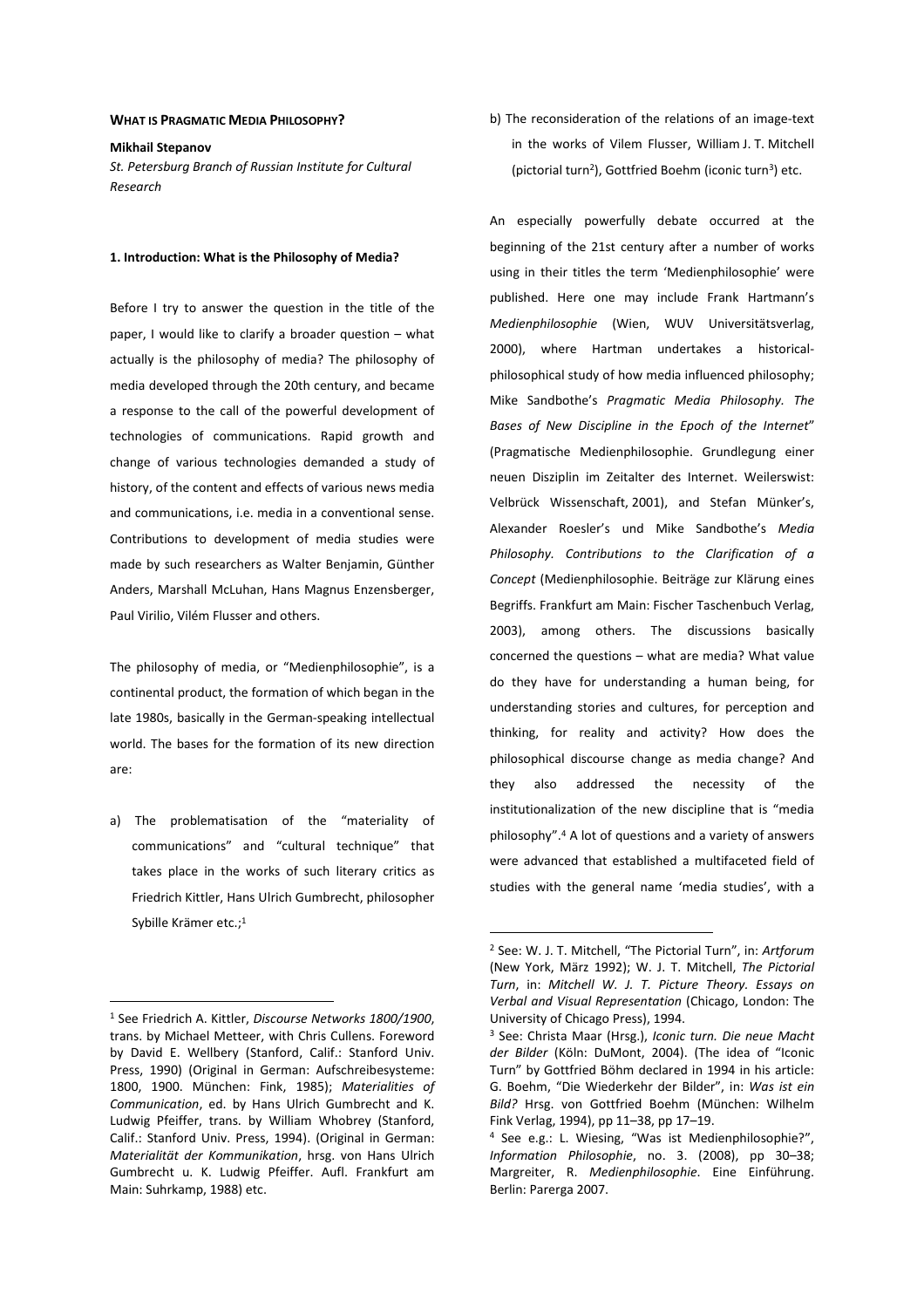range of possible subfields, such as media archeology, media ecology, media aesthetics, media philosophy, etc.

In the English-speaking world one should mention the American-Finnish duo of philosophers, Mark C. Taylor and Esa Saarinen, who formulated an innovative media philosophy in their book *Imagologies. Media Philosophy* (New York: Routledge 1994). Another important work in this process was *New Philosophy for New Media* by Mark B. N. Hansen (MIT, 2004), which is dedicated to the major problematics of the interrelation of a human body and digital media, however, it also draws heavily on the ideas of continental philosophers such as Henri Bergson, Gilles Deleuze and Felix Guattari. The problematics of body and medial actively are developing now in the English-speaking world a so-called 'biomorphic theory of media', particularly in the works of Eugene Thacker (*Biomedia*, University of Minnesota, 2004), etc.

Thus, generally speaking, the main objective of "the media philosophy" is an attempt to rewrite the history of philosophy, the understanding of the human, and of culture and politics, through the prism of media and to comprehend the role of media in human perception and thinking.

There are many tendencies and classifications that deserve a separate analysis, therefore we will not stop here but go directly to the questions that arise in any theorization of media: How can and should the theory today change the situation concerning media?, and What is the function of such theory? Both interconnected questions belong to what can be called the pragmatic philosophy of media. Media are not stagnant; they change and develop and demand a constant contact with reality, which is the central moment of pragmatism. A speculative approach is not applicable in this case.

# **2. Pragmatic Philosophy of Media 1 (After the Linguistic Turn)**

Philosophy of media in the pragmatic key or the pragmatic media philosophy adopts a middle way among a) abstract theorizing, b) prolific search for the definition of media?, and c) the many empirical facts of utilitarian studies of communications carried out within empirical media studies.

Mike Sandbothe's *Pragmatic Media Philosophy: The Bases of a New Discipline in the Epoch the Internet* has become a call for a new fundamental discipline. The central concern of his book is to situate the foundation of the new discipline in the context of the current debate about the self-image of academic philosophy and to institutionalize it.

Sandbothe draws on both "classical" Pragmatismus (Charles Sanders Peirce, William James and John Dewey) and its revision in the Neopragmatism of Richard Rorty and his linguistic turn.<sup>5</sup> The anti-foundationalist, critical inventory of traditional philosophical questions undertaken in such a way leaves only questions of practical importance.<sup>6</sup> Sandbothe defines pragmatic media philosophy as an active interdisciplinary approach, a "scientifically theoretical service discipline" for the arts and humanities, communications and media, which serves the "rehabilitation of the pragmatic self understanding of modern academic philosophy".<sup>7</sup>

In opposition to speculative theorists of media, in particular to Marshall McLuhan, Sandbothe draws attention to the fact that the use of media is socially and

<sup>5</sup> See: *The Linguistic Turn: Recent Essays in Philosophical Method*, ed. with Introduction by Rorty R. (Chicago: University of Chicago Press, 1967). The Sandbothe book devotes an entire chapter PM, p. 48 ff.

<sup>6</sup> M. Sandbothe, *Pragmatische Medienphilosophie. Grundlegung einer neuen Disziplin im Zeitalter des Internet. Weilerswist* (Velbrück Wissenschaft, 2001), p. 26. (PM).

<sup>7</sup> PM, 2001, p. 48: "Rehabilitierung des pragmatischen Selbstverstandnisses der modernen Fachphilosophie".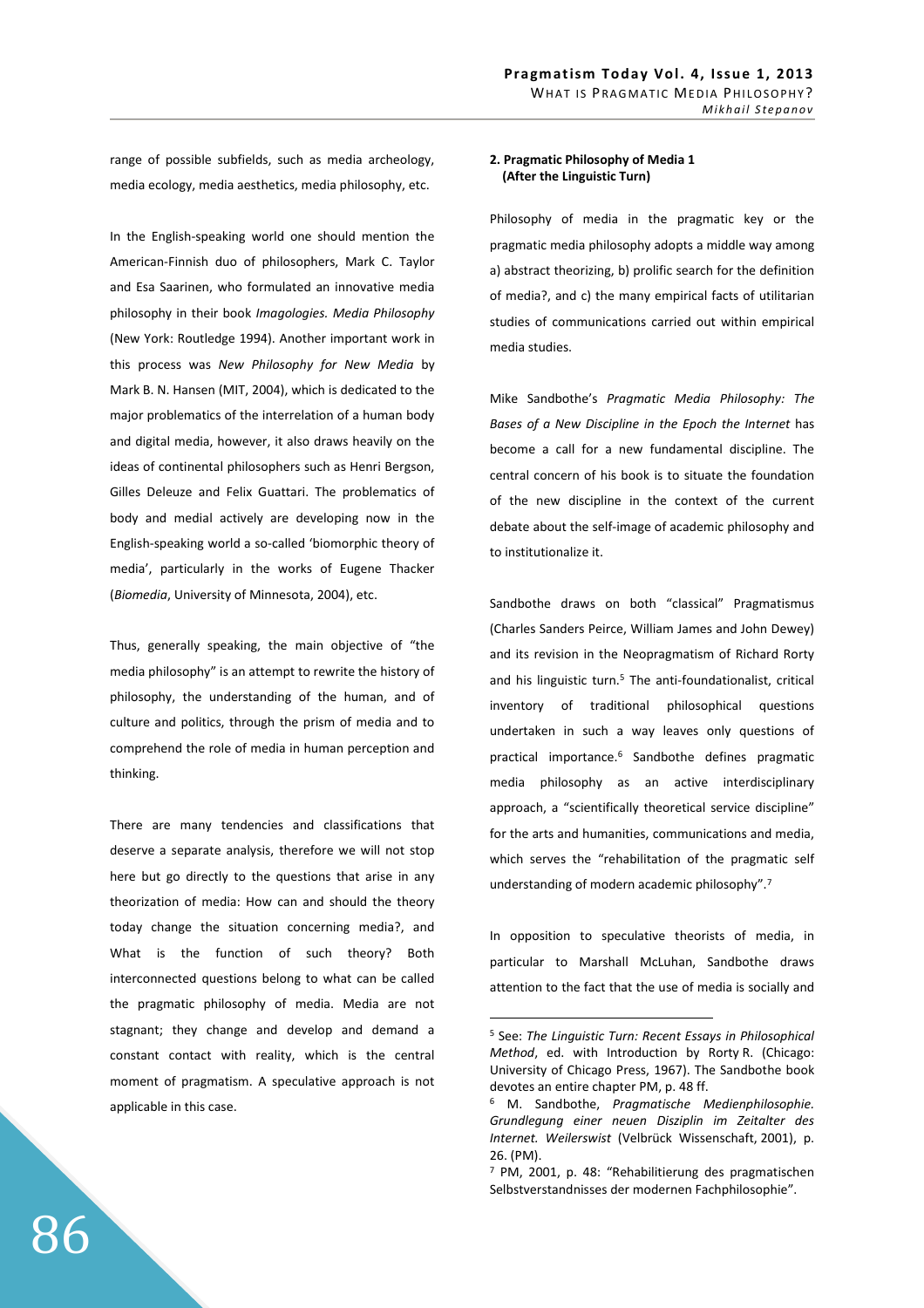historically constructed, and this is how it is used: "Media understanding of this use – the theoretical perspective – is not of perceptive technical extensions of the sense organs, but rather of social constructions".<sup>8</sup>

He understands media first of all as tools for the coordination of inter-human actions; it requires thinking of media as inseparable from these actions. It is through the media themselves and not through their theoretical contemplation that one should follow the concrete, practical and experimental usage of media, carried out not only by media producers, but also by their users, both separate individuals and social groups.

Sandbothe divides all media into three groups:<sup>9</sup>

- 1. "sensory perceptual media" ("sinnliche Wahrnemungsmedien") – for example, space, time, sense organs;
- 2. "semiotic communications media" ("semiotische Kommunikationsmedien") – an image, language, writing, music;
- 3. "technical transmission media" ("technische Verbreitungsmedien") – publishing, radio, television, film, computer, Internet.

All three groups are interconnected. Media are "practically" used in concrete rational acts of humans and in various relations, and they legitimizes as if from within the new actions and relations. Media serve to change the world. These changes are mainly possible

 $\overline{a}$ 

due to the Internet, which Sandbothe places in the center of his theory. Conceptualized as a "transmedium", the Internet allows us to carry out concrete rational practice to change the world.

Sandbothe follows Richard Rorty in his affirmation of the political and moral standards of a liberal and democratic society. He proclaims as its appropriate goal the accomplishment of such ideals as equality, tolerance, and freedom of research, discursivity and solidarity. As a result, media are studied as the tools of information and communication, as the ends and means of constructing the possibility of such activity.

In our opinion the orientation of Sandbothe towards the linguistic turn, with an emphasis on linguistic meaning and rational usage, limits the problematics of his pragmatic version of the philosophy of media and reduces it to the superficial technological strategy: "We can understand words from a pragmatic perspective, as media in a handicraft sense [...] used for a new work program, and as a means in the sense of a tool that can change existing realities".<sup>10</sup> Sandbothe understands the Internet in political-cultural practice too optimistically. He considers only its linguistic component and in effect does not pay any attention to the visual, audible and tactile content that frequently erodes and transforms the rationality of messages.

It should be noted that the "linguistic turn" in philosophy is the declaration of the view that philosophical problems can be solved (or eliminated) by reforming scientific language, by the elimination of a linguistic confusion, and by understanding more about the language we presently use. This is shift from speculative philosophical talk about a subject to the conversations

<sup>8</sup> PM, 2001, p. 163: "Medien sind aus dieser gebrauchstheoretischer Sicht nicht als wahrnehmungstechnische Erweiterungen von Sinnesorganen, sondern vielmehr als soziale Konstruktionen zu verstehen".

<sup>&</sup>lt;sup>9</sup> On the basis of this typology, the author creates a massive 410 pages collection of systematic philosophy of media: *Systematische Medienphilosophie*. / hrsg. von Mike Sandbothe und Ludwig Nagl (Berlin: Akademie Verlag, 2005).

<sup>10</sup> PM, 2001, p. 109: "[…] können wir Wörter aus pragmatischer Perspektive als Medien in einem handwerklichen Sinn verstehen, indem wir sie [...] als, Programm für neue Arbeit und als Mittel im Sinn von Werkzeug gebrauchen, durch welche existierende Realitäten verändert werden können".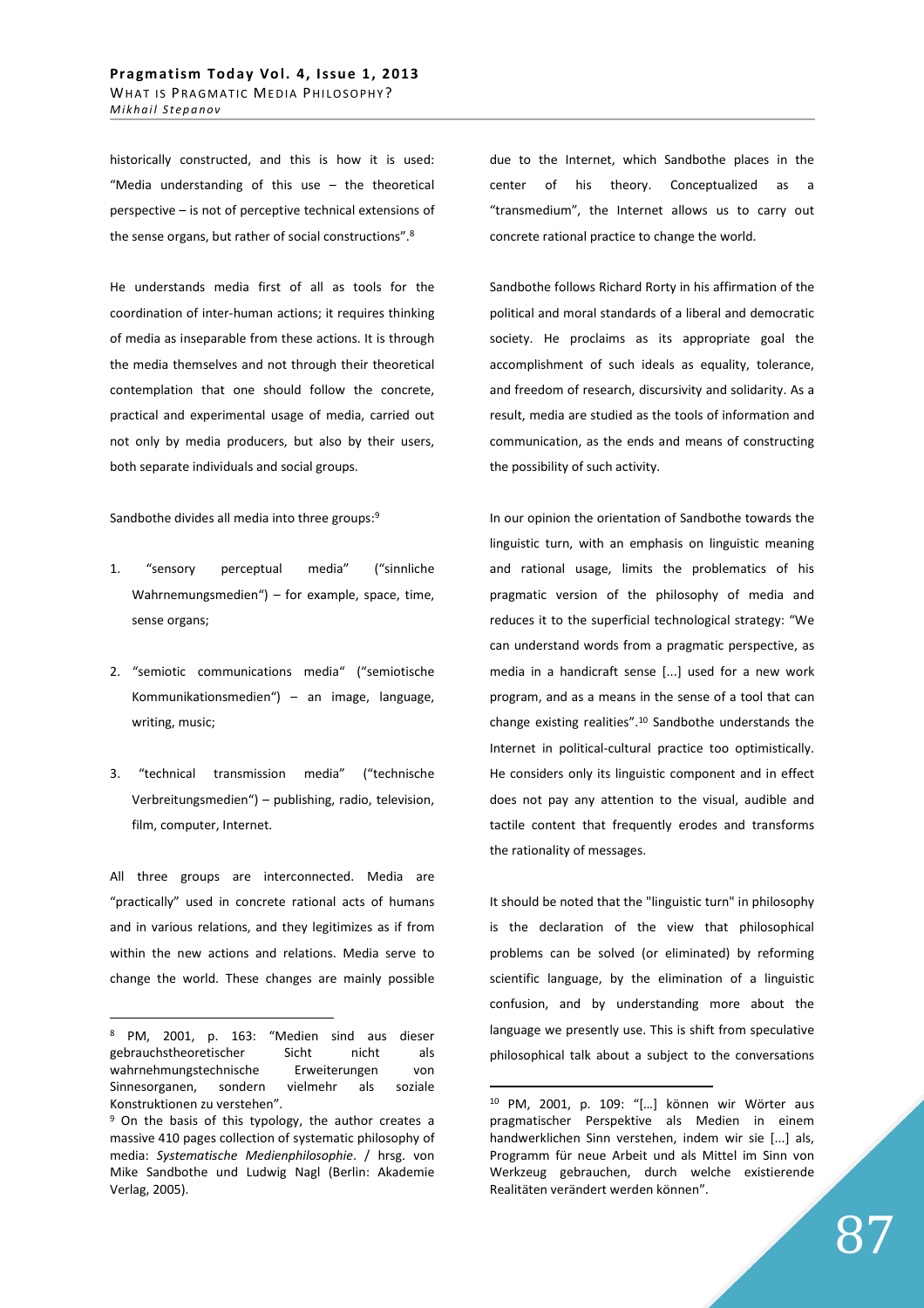about the words with which we speak about a subject. It means that the task of the philosopher from the perspective of linguistic philosophy (following the later Wittgenstein) is not to reform the language according to some logical norm (logical empiricism), but to offer a detailed analysis of the actual use of ordinary language in order to prevent misunderstandings that arise from its improper use. Rorty's task in his anthology is to discuss some of the attempts to substantiate these views, and he explores the nature of this alleged linguistic philosophy, tries to engage the debate between supporters of an ideal language and the analysis of ordinary language. He eventually came to the conclusion (which he greatly expanded some years later in his *Contingency, Irony, and Solidarity* (1989), in which he combines a later Wittgensteinian philosophy of language with pragmatism and declares that meaning is a sociallinguistic product) that that the future of philosophy depends on its linguistic analysis. We can say that Rorty's linguistic turn is a meta-philosophical criticism, aimed not at specific themes, styles, or terminology of philosophy, but at the way in which philosophical problems may be something other than simply an in increase in tension or change in the dynamics of the relationship among these themes, styles or terminology. It is important to emphasize this because it is a mistake to understand linguistic philosophy as reducing philosophy to simply a problem of language.

Sandbothe's media project philosophy, designated as "after the linguistic turn", in my view is too limited by the utilitarian sense of pragmatism as a tool of linguistic strategies. To consider media as just a tool applicable to knowledge, morals or politics means to amputate a part of human practice. Media reduced to the tools of democratization and rational activity become a servant of other activity that is considered more valuable. Meanwhile media possess a relative autonomy and have an independent purpose. Medial experience is irreducible either to aesthetic experience or to any other kinds of experience. Medial experience directly

influences our perceptions, thinking and imagination as it triggers the work of embodiment and free play of abilities.

Sandbothe ends his book by saying that is just an introduction, 'Prolegomena', to a future science about media: "The building itself is yet to be built. The pragmatic media philosophy is consistent with the present sketch that is only a beginning".<sup>11</sup> The construction is still in progress. He clearly shifts media philosophy directly into the position of a successor to the philosophy of language, considered as a fundamental discipline of the new epoch.

It is necessary to make the next step from the 'language apriori' of the linguistic turn to the 'media apriori' of the medial turn.<sup>12</sup> So if the linguistic turn has served to clarify the contradictions and differences of linguistic philosophy in their analytical and positivist versions, the project of a medial turn could serve to remove inconsistencies of the analytical philosophy of mind and its bewildering mind/body problem, and point to cultural-analytical directions of research in media and communication. It is necessary to include the bodily, the visual, and the auditory, which is not considered because it is not textual, in the pragmatic philosophy of media. In this regard I consider it fruitful to engage John Dewey's *Art as Experience* (1934) in the context of the problematics of media. This approach highlights the problematics of the experience of media, of fundamental

<sup>11</sup> PM, 2001, p. 239: "Das eigentliche Gebäude ist erst noch zu bauen. Die pragmatische Medienphilosophie steht mit der vorliegenden Skizze erst an ihrem Anfang". <sup>12</sup> The metaphor of the "medial turn" chronologically follows a series of turns in the culture – linguistic, iconic, pictorial, cultural, etc. For the first reference see: R. Margreiter, "Realität und Medialität. Zur Philosophie des 'Medial Turn'". *Medien Journal. Zeitschrift für Kommunikationskultur*, Jg. 23, H. 1 (1999), pp 9–18 (see other articles in this number); S. Münker, "After the medial turn. Sieben Thesen zur Medienphilosophie", *Medienphilosophie: Beiträge zur Klärung eines Begriffs*, Hrsg. von Stefan Münker, Alexandrer Roesler, Mike Sandbothe (Frankfurt am Main: Fischer-Taschenbuch-Verl., 2003), pp 16–25.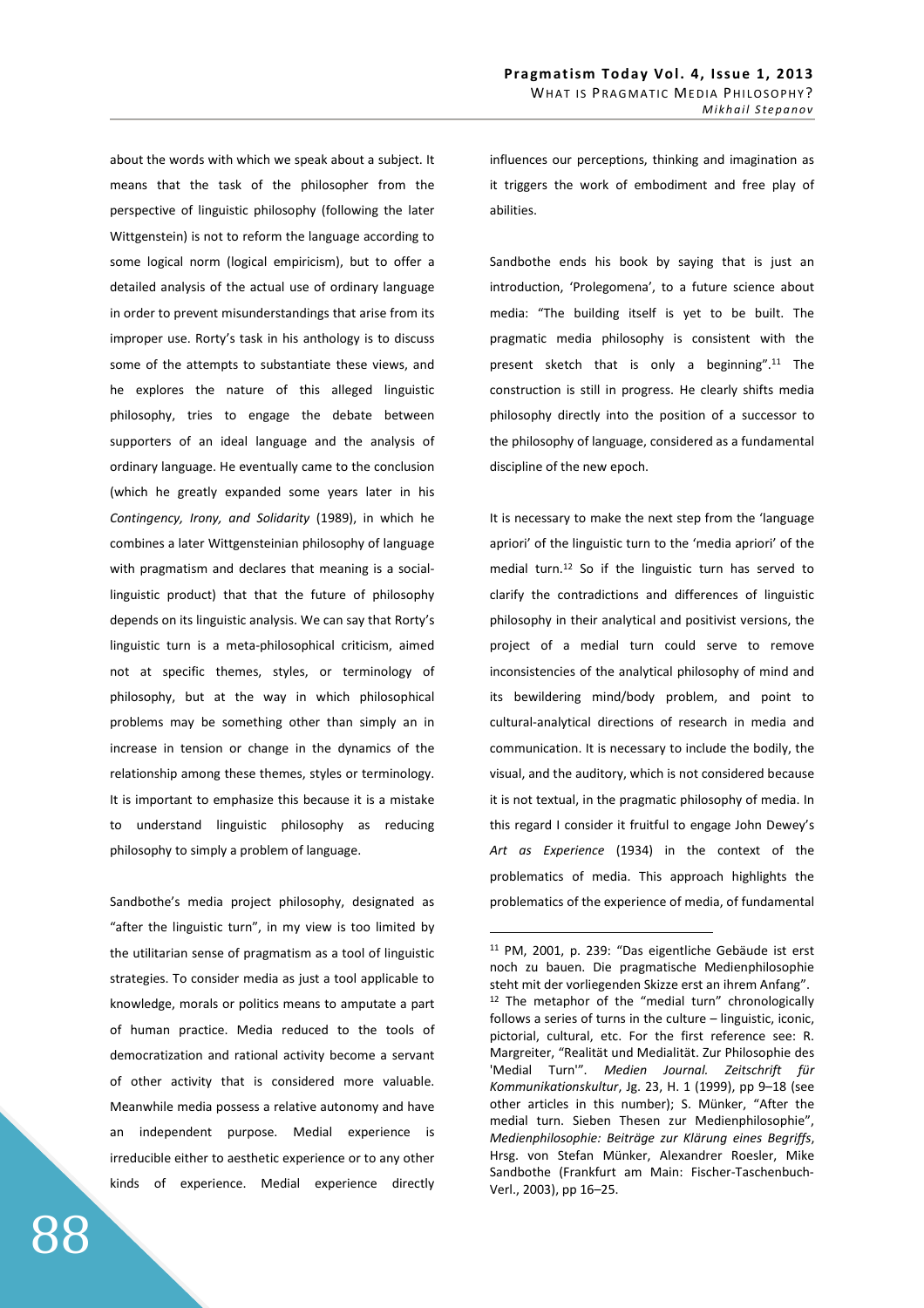experience in which both art and science, and everyday life, can be included, because media carry out a deautonomous function within these systems. Media are the environment that connects and permeates all systems.

## **3. Pragmatic Philosophy of Media 2 (After the Medial Turn)**

In my opinion the task of the pragmatic philosophy of media goes beyond a simple rewriting of a philosophical discourse, simply 'taking media into account', and also beyond simply a service discipline for business media. The task of the pragmatic philosophy of media is the study of concrete medial experiences and of concrete usage of media in order to understand better media effects, the positive and negative sides of media activity. The media influence is not just a linguistic component; it includes visual, audible, and tactile dimensions. This conception of media considers the embodied aspect of media. Human experience is medialized. Media deliver us the world and pre-organize it. I think it is possible to bring together all dimensions of media in a bodily regime, in the dynamism of a live human body in its interaction with the environment. John Dewey described such interaction through the category of experience.

Dewey discusses 'experience' in two major works: *Experience and Nature* (1925/29) and *Art as Experience* (1934). He understands experience not as a bare subjective experience of a given actuality, which is essentially separated from a perceiver, but as an active process of interaction with an environment. He further understands nature not as a given reality, a confirmed order of things, beings and ways of existence, but as an open process of emergence, which develops within the boundaries of evolutionary interactions as an embodiment of natural potential in concrete situations. For Dewey human experience begins with natural interactions, since nature and experience are not opponents or enemies of each other but are essentially one and the same.

In my view Dewey expands the understanding of experience its empiricist heritage. Empiricism understands experience as a subjective, progressive accumulation of sense data of the past and of the present. Pragmatism adds the dimension of the future, of experience as openness to the future, as a kind of rule of behavior for accomplishment of the goals and formation of the self. Experience is not reduced either to contemplation, or to knowledge, which is only one part of it. Moreover, for Dewey experience is defined through the categories of continuity and interaction. "Experience occurs continuously, because the interaction of live creature and environing conditions is involved in the very process of living."<sup>13</sup> The basis of his concept of experience is activity understood as the interrelation of action and suffering, during which sensation is actively produced.

Man influences the environment consistent with his own structure; in this way changes made in the environment react on the organism and its activity. The live being feels consequences of his behavior and suffers from them. This close connection between action and suffering forms experience. It is a correlated action. It is experience that brings concrete sense into human life. It is directed to the positive as well as to the negative. Experience includes sensual experience, spiritualistic, religious, moral, aesthetic, social and cultural. For Dewey experience embraces all human life, including the interrelations of the human with nature and nature itself.

The concept of experience is valuable for philosophical reflection on media because it means both the physical conditions and the person who works, communicates, invents, uses things, suffers and enjoys. Experience means everything that is endured. Therefore, the specification made by Dewey is connected with the important understanding of experience as social

<sup>13</sup> John Dewey, *Art as Experience* (New York: Perigee Books, 1980), p. 35.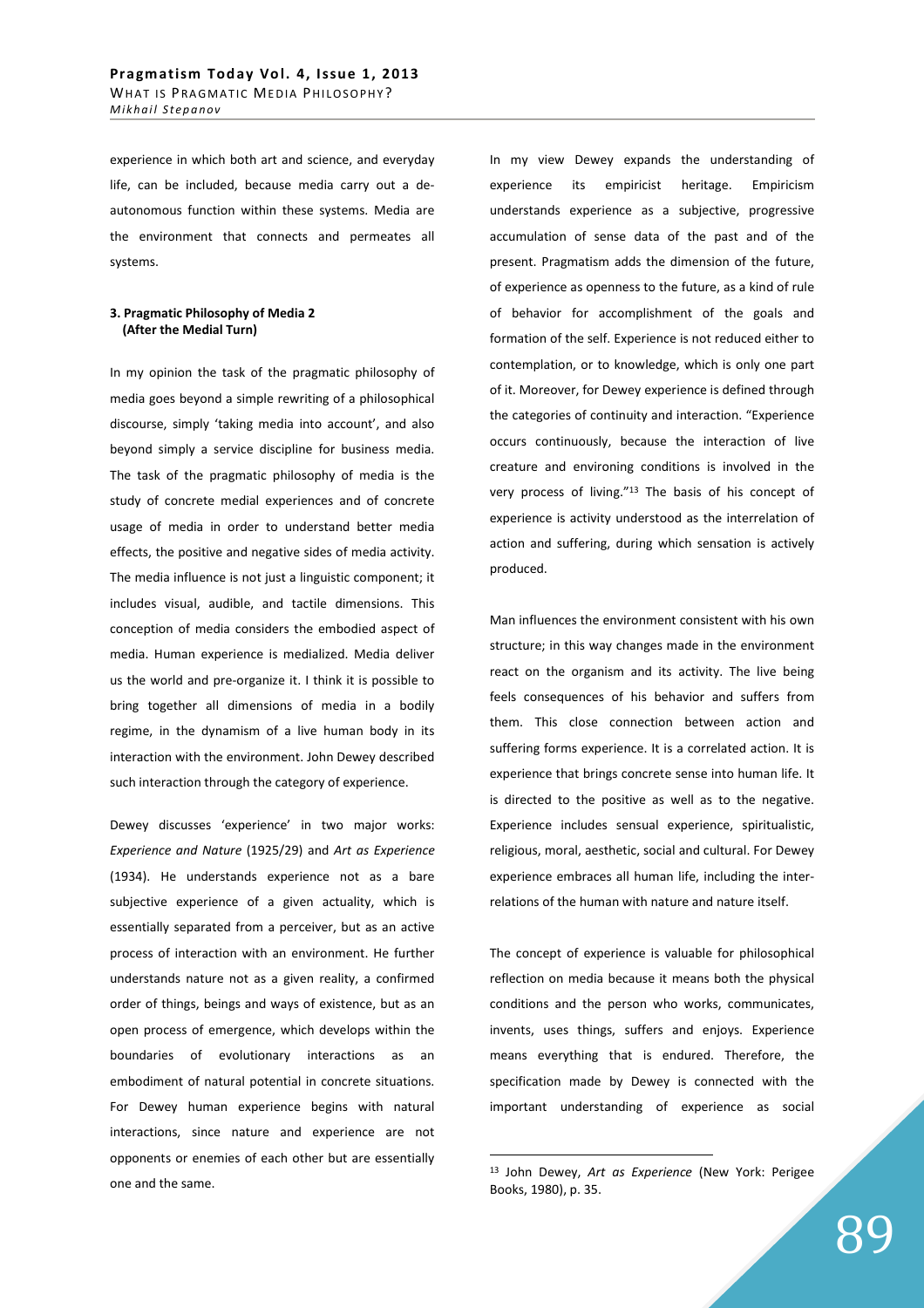practice, as actions of a historically concrete individual. Experience may be yours or mine; it appears in the form of industrial, political, religious, aesthetic, and intellectual experiences, among others.

According to Dewey, concepts emerge as ways to solve a problematic situation. Any concepts, including scientific, are not copies of any independent reality, but exist as tools and plans of action and are created by an experiencer. Concepts are tools for obtaining experience and are subject to constant calibration and updating when they cease to provide reception of the best experience.

Ideas are operational, because by their nature they are projects of intrusion into existing conditions. Ideas are always abstractions from some real problems. The truth lies not in the adequacy of thinking and life but in the reliability of a principal idea to serve as a tool to solve vital problems. The true is a direction in which it is necessary to move. The true is historical rather than eternal. It is subject to updates and changes in the light of new situations, worries, threats, and doubts.

Dewey develops further the concept of experience in *Art as Experience*. In the first three chapters of the book he gives examples of aesthetic experience. He shows the connection between art and life, the continuity of aesthetic experience that includes both the sphere of high art and the sphere of day-to-day life and popular culture. Dewey insists on the indissolubility of traditionally oppositional categories: graceful arts/applied arts, high/popular, body/mind, man/nature, subject/object, ends/means. Sequestering, life fragmentation, and strict distinctions bring mobile, dynamic material into rigid immovability, and finally, into an idolization of separate fragments. It results in an impoverishment of our understanding of the completeness of experience. The danger of creating fetishes appears when distinctions acquire an evaluative character, thus imposing restrictions on perception and obscuring our understanding of the case at issue and of the situation in general.

Dewey's preferences are not to the material object (fetish) as a product of art, but to the dynamic, developing process of experiencing in the course of the production and perception of these products of art. He distinguishes 'art product' and 'work of art'. The first is an external and physically created material artefact that exists separately from human experience; the second is a function, which is executed by this product in the course of its acquisition by men. Thus Dewey understands art as the universal form of communication, which is means and ends simultaneously. It serves not only the conveying of a message, but first of all to the production of sense. An end is a means to reach other ends.

Dewey's ideas about 'art' and 'experience' can be applied to media, which are embedded in human life. Media function as means. However, this does not override the fact that media can be part of the ends. Media are integral parts of the ends of their usage.

Dewey's category of experience allows us to point out and to resolve a problem of means and ends, of the instrumentalism of media, of a widespread understanding of media as bare means. Dewey rejects the narrow utilitarian understanding of a tool as an effective means for gaining advantage. The dichotomy of ends and means (as well as of body and mind) stagnates thinking and human activity. The existing distinction should not lead to oppositions. Media are simultaneously valuable means of satisfaction of human desires and ends. Media serve life in a broad sense, rather than merely an ordered and limited way of life. The enrichment of experience is not only immediate, but continues after the work of media is over because the senses are embodied in us. Media activate the work of our perceptions; they inspire and depress, charge and discharge energy, and recover and lull.

90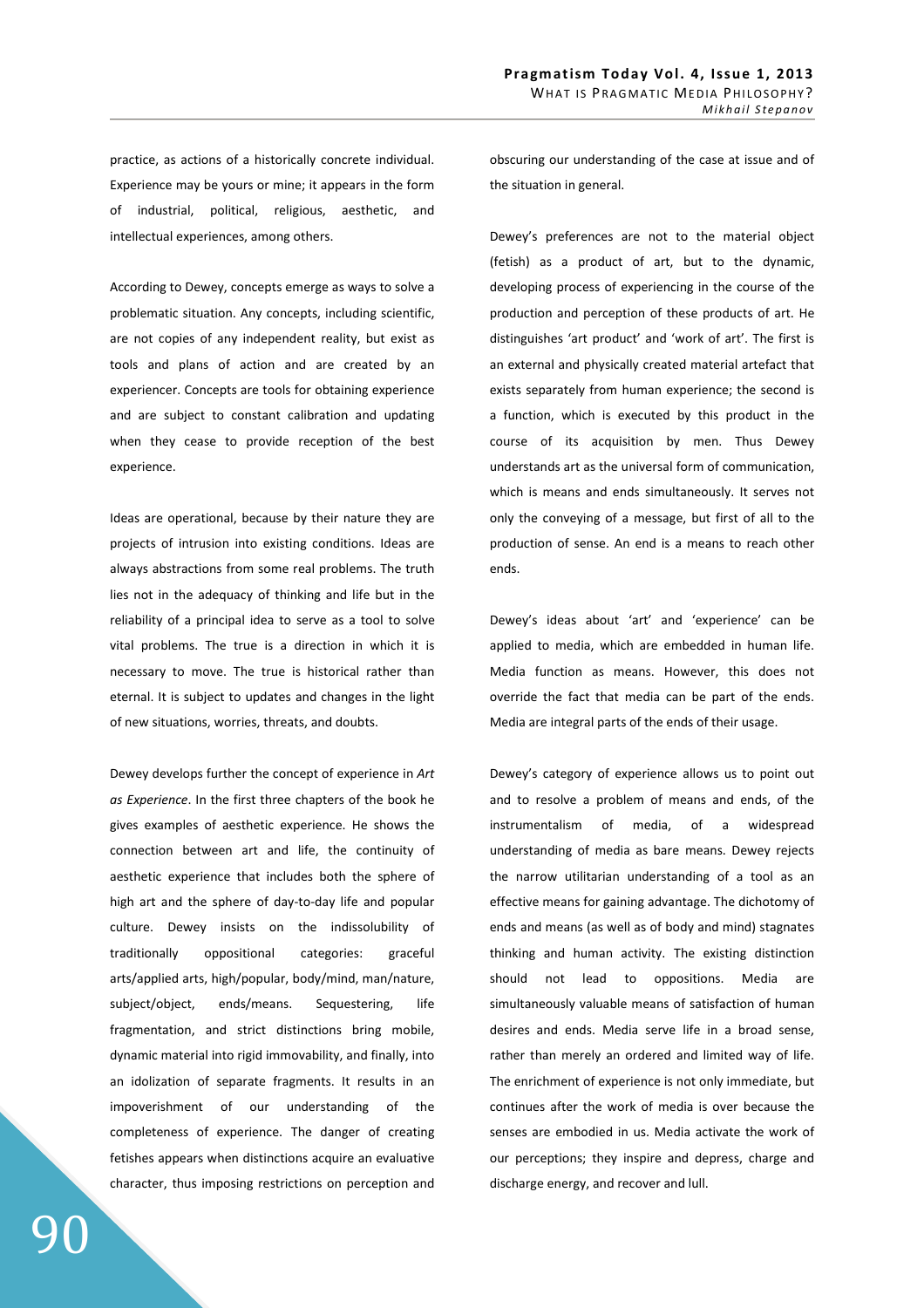Dewey demonstrates that the path to the true lies in reference to experience, life, functionality and context. The methodological rule considers the true as being made. Thus the pragmatic philosophy of media is not a speculative and dogmatic theory, but the method of study that looks to concreteness and adequacy of the facts and acts. A pragmatic philosophy of media is not opposed to aesthetics and the philosophy of language, but extends them. The object of media philosophy is experience in its totality because media penetrate all spheres of human life.

Taking into account John Dewey's philosophy of experience it is possible to formulate some principles of a pragmatic philosophy of media:

1. One should view media not as static artifacts (technical devices) but as processes of their work in direct connection with the human, as a continuously developing process of action and change, as medial experience.

2. Medial experience is rooted in a socio-historical context and cannot be separated from its genesis in socio-political circumstances and technological conditions; the emergence of media themselves and their subsequent transformation are in experience.

3. Media are open to change and transformation, they are the product of the constantly changing setting of the experience of their usage; it is an interactive game fluctuating within the context of interactions (medium, environment, human).

4. Medial experience stimulates moving forward, getting something new; it encourages new approaches to the environing and the unity of various elements of experience.

5. Research into media should not be hemmed in and idolized in absolute formulas.

The five principles are interrelated and argue that media are not "outside of us" (artifacts), but also not "inside us" (patterns of perception). Media exist in the process of relationships between artifacts and patterns of perception, so I define them as machines of abstractions; they are what exists only in the constant work, in the interaction with other elements of communication. They are machines that operate by abstraction or otherwise automatic "abstracting", as action is selective. Abstraction (as well as media) is inevitable; it is human ability, an ability that allows us to creating a set of realities, the multi-realities of human experience. They transform human worlds both outside and inside. Media reveal a constant (machinery) game of abstract and concrete human thinking. In his short, early essay "Who Thinks Abstractly?" Hegel, without any irony, presented the work of abstract thinking as follows: "This is abstract thinking: to see nothing in the murderer except the abstract fact that he is a murderer, and to annul all other human essence in him with this simple quality." Or, on the contrary, "strewed and bound flowers on the wheel and on the criminal who was tied to it. – But this again is the opposite abstraction" [...] and he who thinks abstractly "clings to this one predicate."<sup>14</sup> Similarly, it would seem that an abstract approach to media ignores its place in concrete experience.

We are talking about the machine not in the usual sense of the everyday life, as a technical product, but in the sense by E. Morin, G. Deleuze, F. Guattari: the machine is not a metaphor. The machine is a practical material being, that is, 'something' to exercise transformations, producing products or performing a task because of its 'organizational competence'. A machine is not understood as a mechanism, but as practice, production and poiesis (the idea of the machine in its most powerful and richest sense: the machine as an organization that is both productive and reproductive, as self-creation /

<sup>14</sup> G. W. F. Hegel, *Texts and Commentary*, trans. and ed. Kaufmann, Walter (NY: Anchor Books, 1966), pp 113– 118.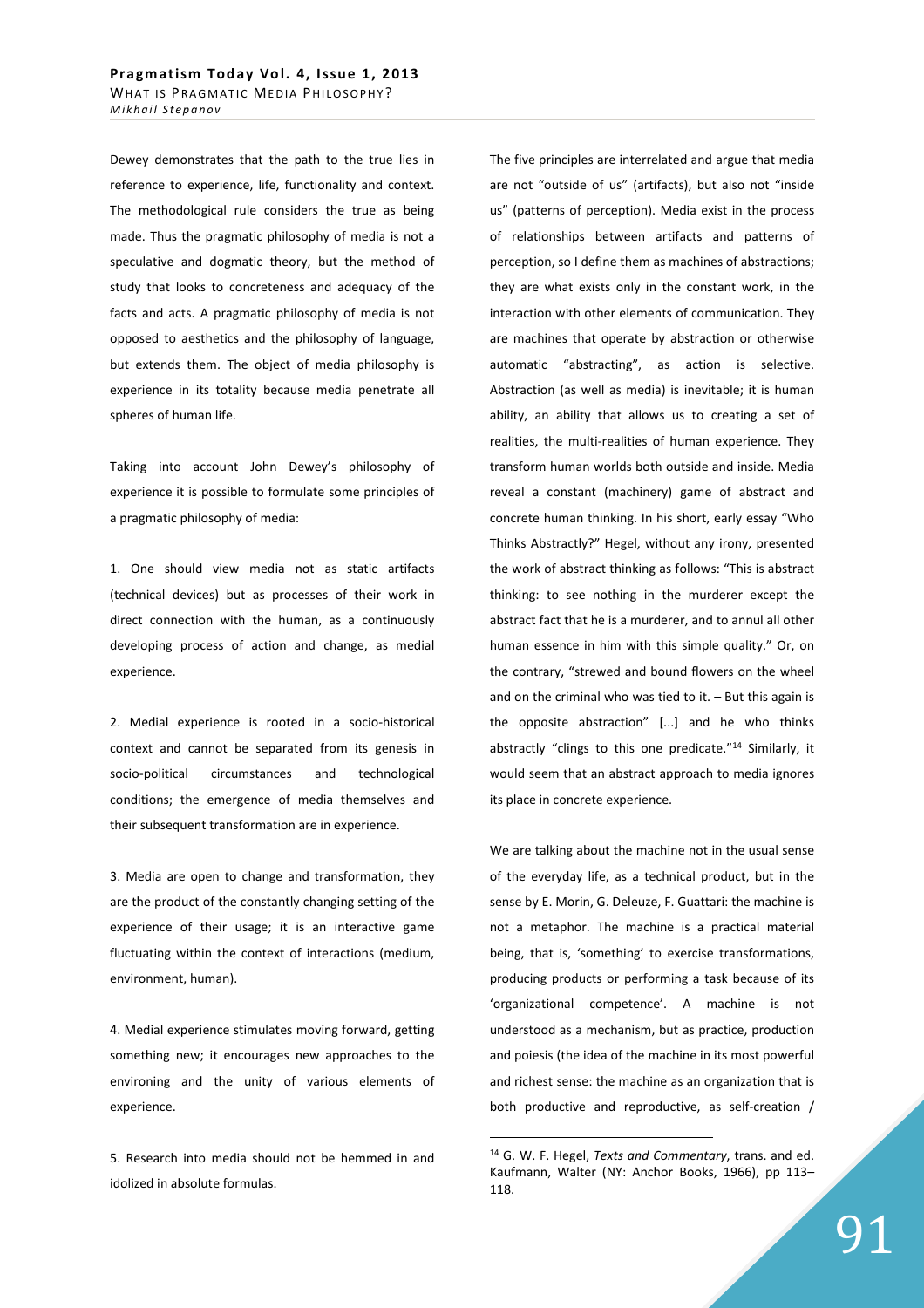Autopoiesis). A technical machine (artifact) is only a degraded and underdeveloped kind of machine.

Since media are not a thing but a machine or assemblage of processes and relationships, such relationships participate in their transformation and development of each element of the component, whether the operator, the machine, the situation of communication, material apparatus, etc. These are ways of establishing new connections among bodies, institutions, and ideas. Changes in one element respond to the others. For example, the improvement of mobility and price reduction of photographic technique in the early 1920– 30s, and its consequently wider use, led to mass photography and to the emergence of many genres and photographic means of communication. They also led to the experiments of media artists, which are changing human perceptions, to commercialized electronics companies, and they are now widely used in advertising. This is a two-way process, highlighting the socioeconomic and the political dimension of media.

Thus I would like to say that media, in light of this version of a pragmatic philosophy of media, are not mere instruments that oppose nature and dissect it. They are rather incorporated in it, and by and large are its tools. The human being can for pragmatic reasons choose different tools for their purposes, for research of the same object (this is the end of Sandbothe's pragmatism), but (following Dewey) choice occurs in nature itself, and it ultimately produces a 'natural selection' of the best tools, a point also made in the media archaeology of S. Zielinski and E. Huhtamo.<sup>15</sup> Nature itself is experience, always medial human

92

 $\overline{a}$ 

experience, i.e. it is a process of interaction, communication, history, and integrity that contains and expresses no dualism.

### **4. Conclusion**

How can pragmatic media philosophy help us? What does it give us?

The pragmatic philosophy of media, with its focus on experience, becomes especially important now as we become more aware of the development of technological art such as media art, robotics, bio art etc. The old tools of aesthetics are hardly applicable to this art, balancing as it does on the verge of science, technology and art. The introduction of the category of experience sorts things out and gives us an understanding that in dealing with technological art we deal with new forms of experience. Medial experience includes an actual, everyday experience and expands it in new, non-representable areas in science and art. Thus unlike popular 'post humanistic' ideas of prosthetics and 'extensions of man', one can see a deep correlation between the technological and the anthropological.

The fixation of medial experience, the experience of a concrete media that carries out the interaction with the environment, establishes the importance of actions and their ultimate sense. That sense is sociable, as is the value of experience. Experience is always individual. Media provide a condition for experience in general, while at the same time media change as a result of experience. These changes highlight the variability and contextuality, the socio-political constitution of thinking and acting shaped by chance and accident in the history of media. However, only media fill in the life and thinking of people with real substance. It is because these conditions are not quite comprehended by people that they influence them so effectively.

In the situation of rapid technological changes, the

<sup>15</sup> See e.g.: S. Zielinski, *Deep Time of the Media: Toward an Archaeology of Hearing and Seeing by Technical Means* (MIT Press, 2006) (Original in German: *Archäologie der Medien : zur Tiefenzeit des technischen Hörens und Sehens* (Reinbek bei Hamburg: Rowohlt, 2002)); *Media Archaeology: Approaches, Applications, and Implications*, Ed. E. Huhtamo and J. Parikka (UC Press, 2011).